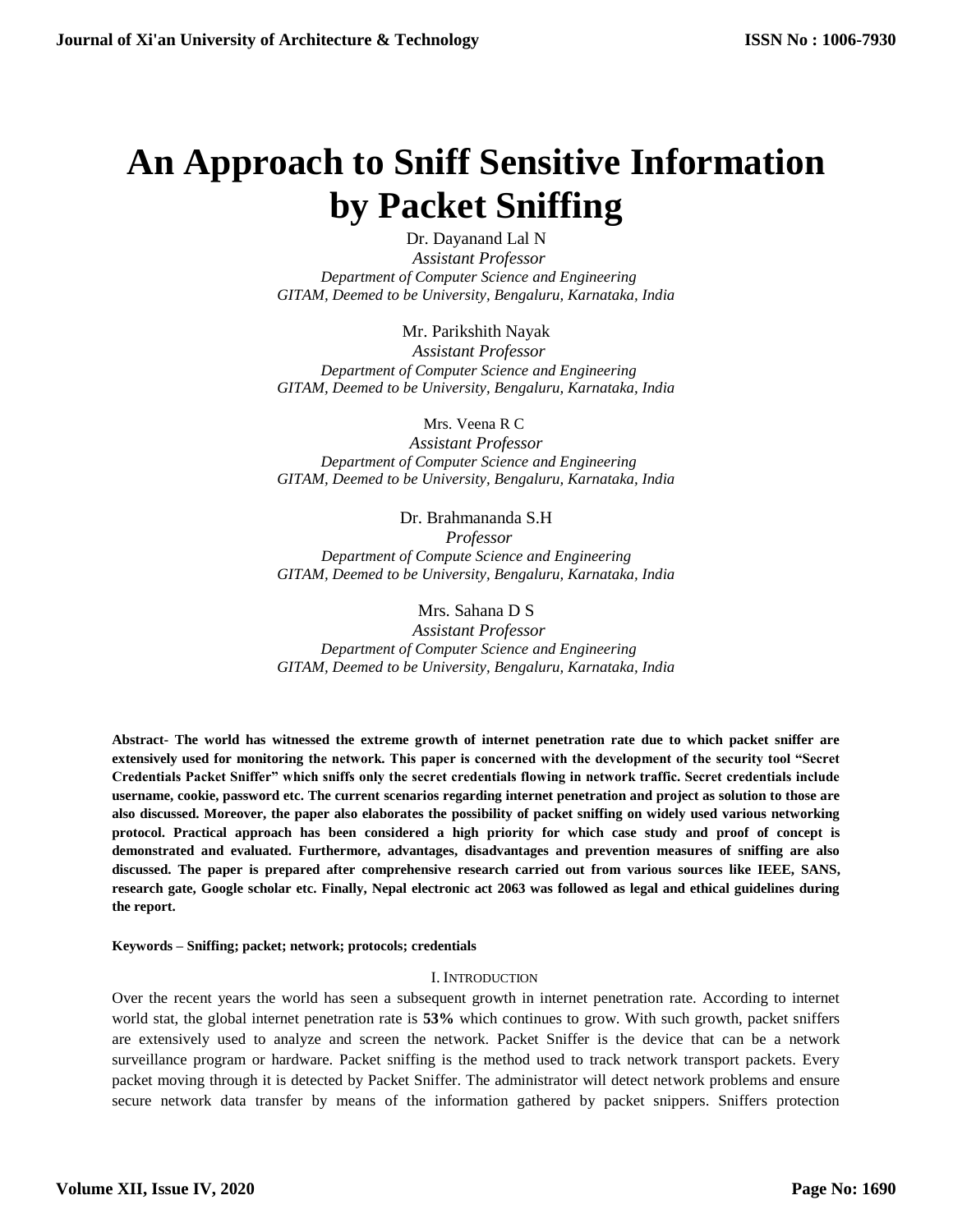vulnerability resides in the potential to monitor all incoming and outgoing messages, including passwords, usernames or other sensitive material. Network Protocols use network packets transmit information between nodes of the communication channel. Majority of network protocols like HTTP , FTP which transfer information in plain text are suspecible to packet sniffing attack. Since, network packet carry secret information cyber criminals search for secret information in packets and can manipulate packet data. So**,** encryption technology is used while transferring secret information over the networks. Packet Sniffing is often considered as insider threat by various organizations. The statistics below represent progress of internet users in Nepal (2074-75) extracted from Nepal telecommunication authority justifies the progress of internet users in Nepal.

The rest of the paper is organized as follows. Background and Literature Review II. Problem Definition is presented in section III. Proposed Solution are given in section IV. Aim and Objectives are given in section V. Case study explained in section VI. Conclusion and Future work are given in section VII.



Figure 1: Growth of Internet Users in Nepal

# II. BACKGROUND AND LITERATURE REVIEW

Packet Sniffer is a networked computer application that passively accepts frames of all data-linking layers moving via the network adapter of a system. This is also known as the Ethernet Sniffer or Network Analyzer. The packet sniffer gathers and stores data for further study that is forwarded to other computers. This can be legally used to track and address network traffic by a network or device administrator. Using the data gathered from the packet sniffer, a director is able to detect incorrect packets and use them to locate bottlenecks and ensure a secure transfer of network traffic. Sniffers protection risks consist of their ability, like passwords and usernames or other confidential material to catch all incoming and outgoing traffic. In principle, since they are inactive in design, it is difficult to detect this sniffing device.(Pallavi Asrodia, 2012)

# *2.1 Applications of packet sniffing program*

- Logging data throughout the network. Solving connectivity challenges (both machine and transmitting media). Connectivity issues.
- Network output review. Therefore, it is possible to locate the bottlenecks in a network or identify the portion of the network through which data was missing.
- Detecting network intruders. (Nimisha P, 2014)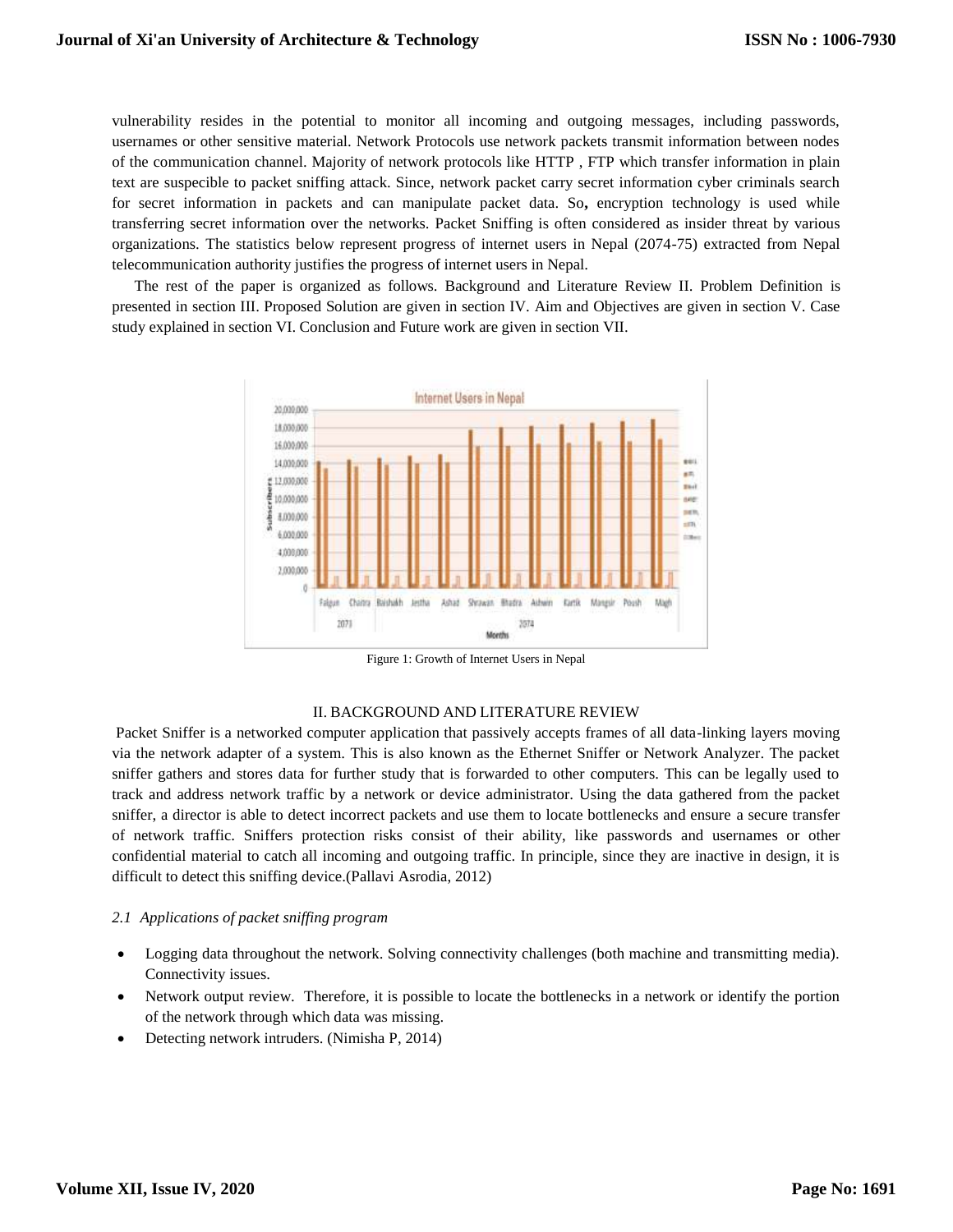#### III.PROBLEM DEFINITION

According to Nepal telecommunication authority**,** Nepal's internet penetration rate is 63% as of 2018**.** With this increasing number, the responsibility of network monitoring has increased for network and security professionals**.**  They are highly dependent upon the traditional packet sniffer tools like Wire shark, tcp dump**.** However, the data provided by such tools is very large and sometimes even network professional have difficult time to filter and get the required result. Also, these industry standard tools require sound knowledge of networking protocols which makes them unsuitable for laymen and end users.

#### IV.PROPOSED SOLUTION

After, reviewing some of the problems from diverse range of internet background, we can conclude that http protocol is excessively used in Nepal's internet space for transferring web credentials (Shodan, 2019). This definitely justifies that majority of end users are unknown about basic security concepts about the ssl and encryption. Similarly, majority of data provided by traditional packet sniffer are almost useless. In order to capture a basic cookie or password in network packets traditional tools provide data of whole seven layers. It is quite difficult to filter if the sniffers are operated for a long time to get secret confidential values. Hence, packet sniffer to sniff secret credentials can be a handy tool for network and security professionals either for troubleshooting or penetration testing purpose.

#### V. AIM AND OBJECTIVES

The primary aim of this paper is to develop advance sniffer to sniff secret credentials; unlike traditional tool that provide big chunk of data and consumes large time to filter required result.

In order to conquer the aim some, the objectives that will be followed are:

- Comprehensive study of networking protocols like TCP, UDP, and ICMP etc. for the development of the sniffer.
- Intense research on packet sniffing from various sources like IEEE, SANS, research gate to study relevant journals and research papers.
- Practical approach will be taken for which proof of concept and real time case study will be included as the part of the report.
- Critical evaluation of advantages, disadvantages and prevention of packet sniffing will be performed.
- "*Nepal electronic act 2063"* will be taken into legal and ethical consideration during the development of the security tool secret credentials sniffer.

#### VI. CASE STUDY

#### *6.1 Troubleshooting IP Phone Service with Packet Sniffing*

This case study is related to troubleshooting the ip phone service with packet sniffing**.** A customer using an IP phone service at a call center reported that calls would suddenly be disconnected several times a day during peak calling periods**.** The problem persisted despite replacing the VoIP gateway**.** Network Professionals checked calling conditions using the captured-data analysis support tool and found that the event would typically occur when the number of calls had risen dramatically, which occurred just after 10:00 AM. Hence**,** it is considered the possibility that the non-transmission of RTCP packets from the VoIP gateway was related in some way to the large number of calls.

#### 6.2*. Analysis of Case Study*

The practical implementation of packet sniffing in real time scenario was elaborated above. The problem in the ip phone which was solved by trouble shooting the network. Packet Sniffers were uses during the phase of trouble shooting. While troubleshooting RTCP packets were captured and the issue was identified. The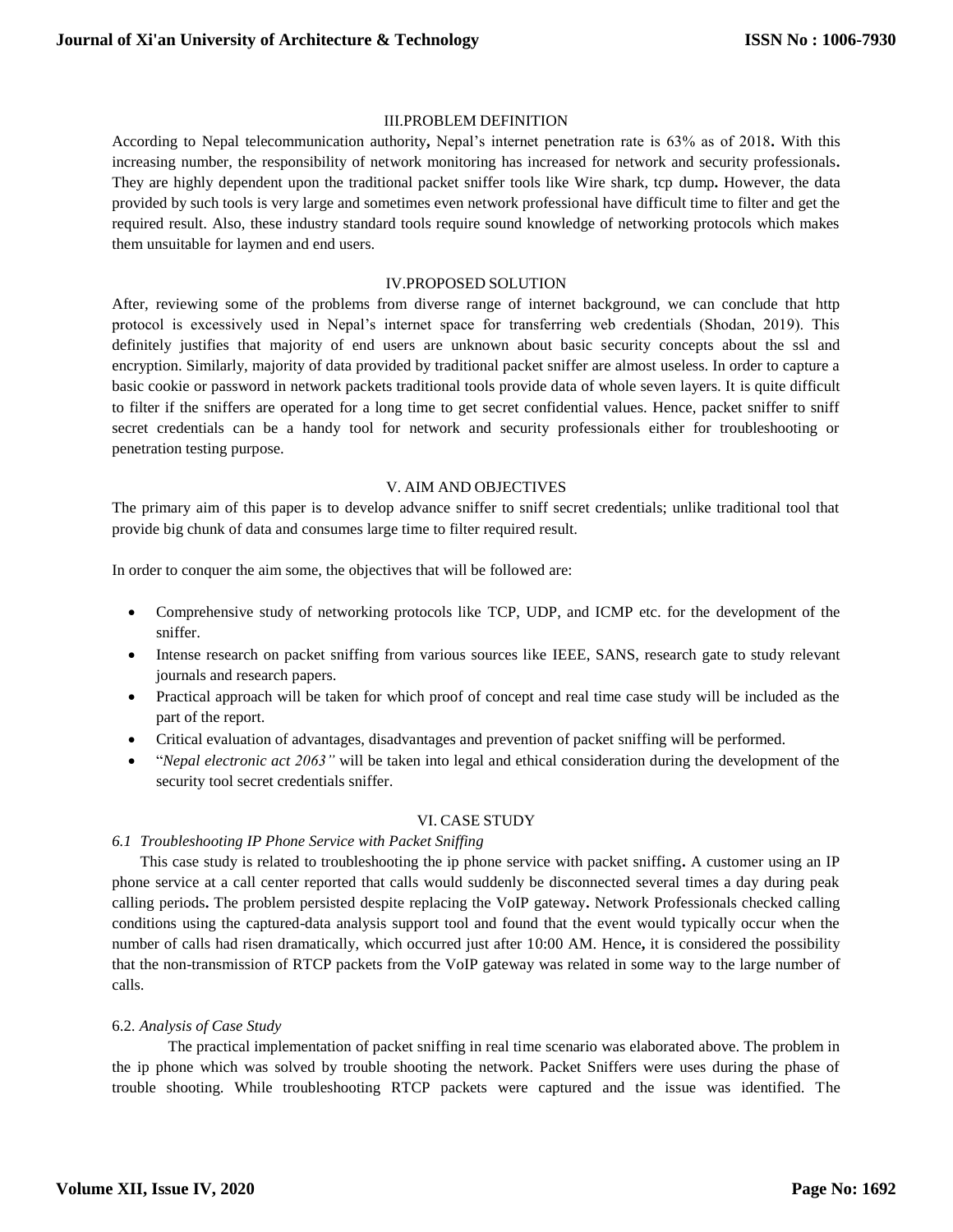identification of problem and issue present in VOIP calls was facilitated by Packet Sniffing technique. Packet Sniffing can be used in more complex scenarios like wise.

# *6.3. Open Systems Interconnection Model (OSI Model)*

OSI model is theoretical strategy describes how data and information goes across the internet. It is composed of seven sub layers which govern the protocols and network devices. The model operates from the top as application layer and ends to physical layer. The various protocols either the web protocols like HTTP, FTP or network protocols like ARP operate depending upon the principle of OSI Model. The OSI Model was initially designed to provide device manufacturers with a collection of design specifications for contact. The OSI model describes an architectural framework which logically partitions the functions needed to facilitate system to system communication.

| OSI model               |                        |                                      |
|-------------------------|------------------------|--------------------------------------|
| Layer                   | Name                   | <b>Example protocols</b>             |
|                         | Application Layer      | HTTP, FTP, DNS, SNMP, Telnet         |
| 6                       | Presentation Layer     | SSL, TLS                             |
| $\overline{\mathbf{5}}$ | <b>Session Layer</b>   | NetBIOS, PPTP                        |
| 4                       | <b>Transport Layer</b> | TCP, UDP                             |
| 3.                      | Network Layer          | IP, ARP, ICMP, IPSec                 |
| 2                       | Data Link Layer        | PPP, ATM, Ethernet                   |
| 1                       | Physical Layer         | Ethernet, USB, Bluetooth, IEEE802.11 |

Figure 2: Hieratical of OSI Model

The basic functionality of OSI layers are as follows:

7. Application: It Provides different services to the application and interact with the user. Web protocols like http, ftp operates in this layer.

6. Presentation: Converts the information to various encoding and encryption methods. This layer is inclined with the syntax and semantics of the information transmitted.

- 5. Session: Handles problems which are not communication issues to maintain persistence session.
- 4. Transport: Accepts data from session layer and provides end to end communication control.
- 3. Network: Control operation of subnet, facilities routing congestion, control and accounting.
- 2. Data Link: Provides error control. Majorly deals with LAN protocols.
- 1. Physical: Connects the entity to the transmission media

# *6.4 Packet Sniffing with respect to Networking Protocols*

Network Protocols operate in various layers of OSI Model. Networking protocols are used for communication and transferring information into various nodes of the network**.** Network Protocols rely upon network packets for transferring information and credentials. Hence, Network Packets are key targets of packet sniffing programs. Various networking protocols have different mechanism for transferring information. Some of the application layer protocols like http, ftp, and telnet transfer the information and credentials in plain text. This makes these protocol suspecible to packet sniffing attack**.**

An attacker can launch various attacks like ARP spoofing to capture credentials that are transferred in plain text. At such, the confidentiality and integrity of information is completely disturbed as s/he can manipulate and bring amendment in the data. Presentation layer protocols SSL, tls, converts information into various encrypted text. With combination of protocols from application layer and presentation layer like https, ssh transfer credentials in encrypted form which makes them resistant to packet sniffing attack. These networking protocols implement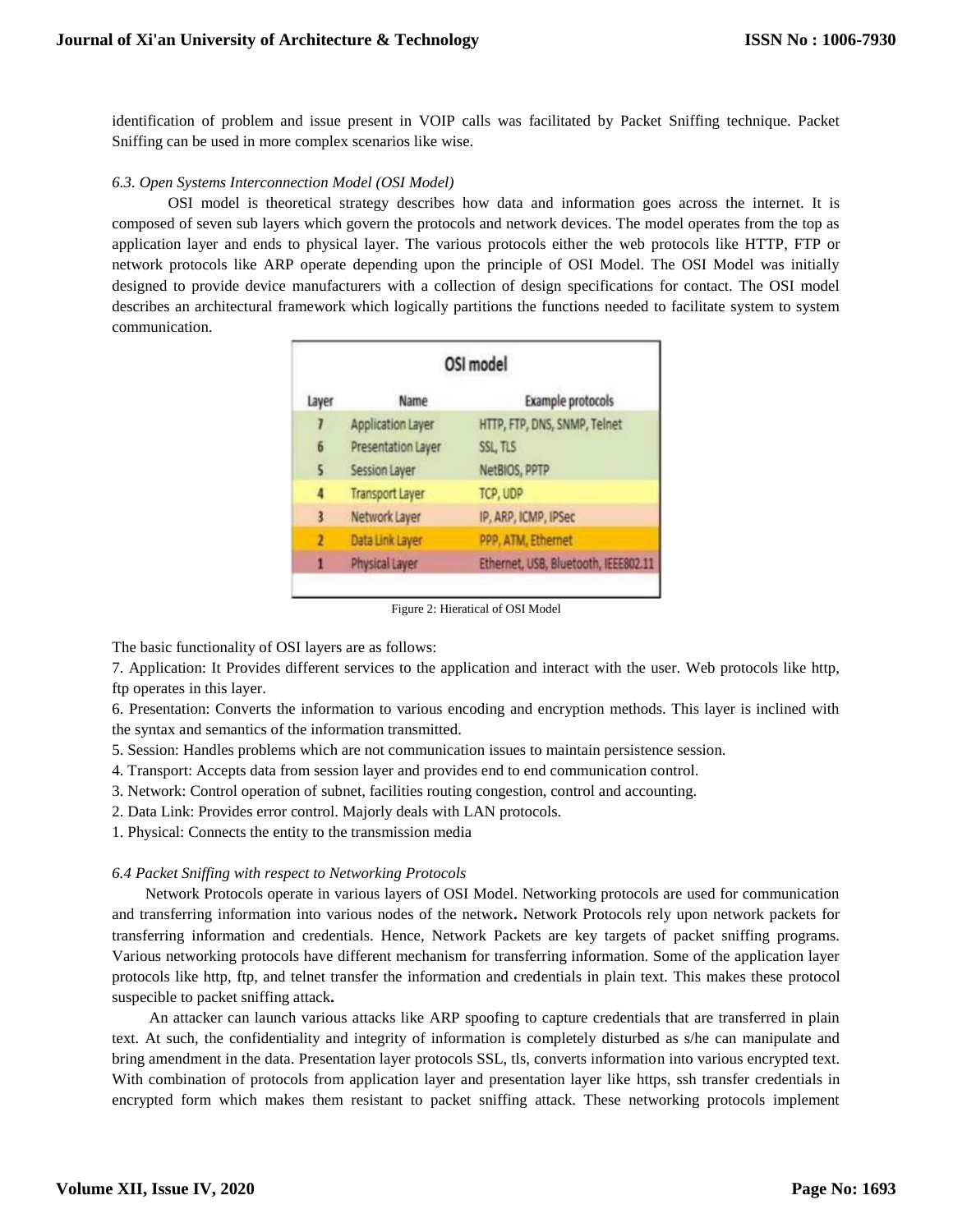cryptographic algorithm to convert information into encrypted cipher which prevents sniffing attack. Some of the protocols are secure version over their unsecure protocol. Example, https over http, ssh over telnet etc. Finally, to maintain confidentiality, integrity and availability of information, encrypted and secure protocols should be always be used that transfer information in encrypted text.

- *1) Advantages of Packet Sniffer*
- Network Professional use it to troubleshoot network and security professional use it in penetration testing purposes.
- Students use them for educational purpose in academics.
- *2) Disadvantages of Packet Sniffer*
- Cyber Criminals use them to sniff for secret credentials and disrupt confidentiality and integrity of network packets.
- Sniffer can corrupt the packet data which impacts integrity of information shared**.**

#### *6.5 Proof of Concept on HTTP Protocol of Application Layer*

In this section the practical demonstration of sniffer program is performed. For this purpose , a site without SSL is hosted in local host. Authentication Credentials are entered, and sniffer program was successful in sniffing the secret credentials only. Some dependencies of program are:

#### *Phase 1:*

In this phase the sniffer program is operated to examine all the incoming and outgoing secret credentials that transfer in plain text. These secret credentials could be username, email, passwords, token, hash etc. They can be provided by user with proper regular expression.



Figure 3: Packet Sniffer running in background

# *Phase 2:*

The website without SSL was hosted in localhost. Secret Authentication Credentials are entered in it which obviously travels in plain text due to absence of https. The sniffer program is active in background and continuously monitoring each single packet for secret credential that are passing through computer**.**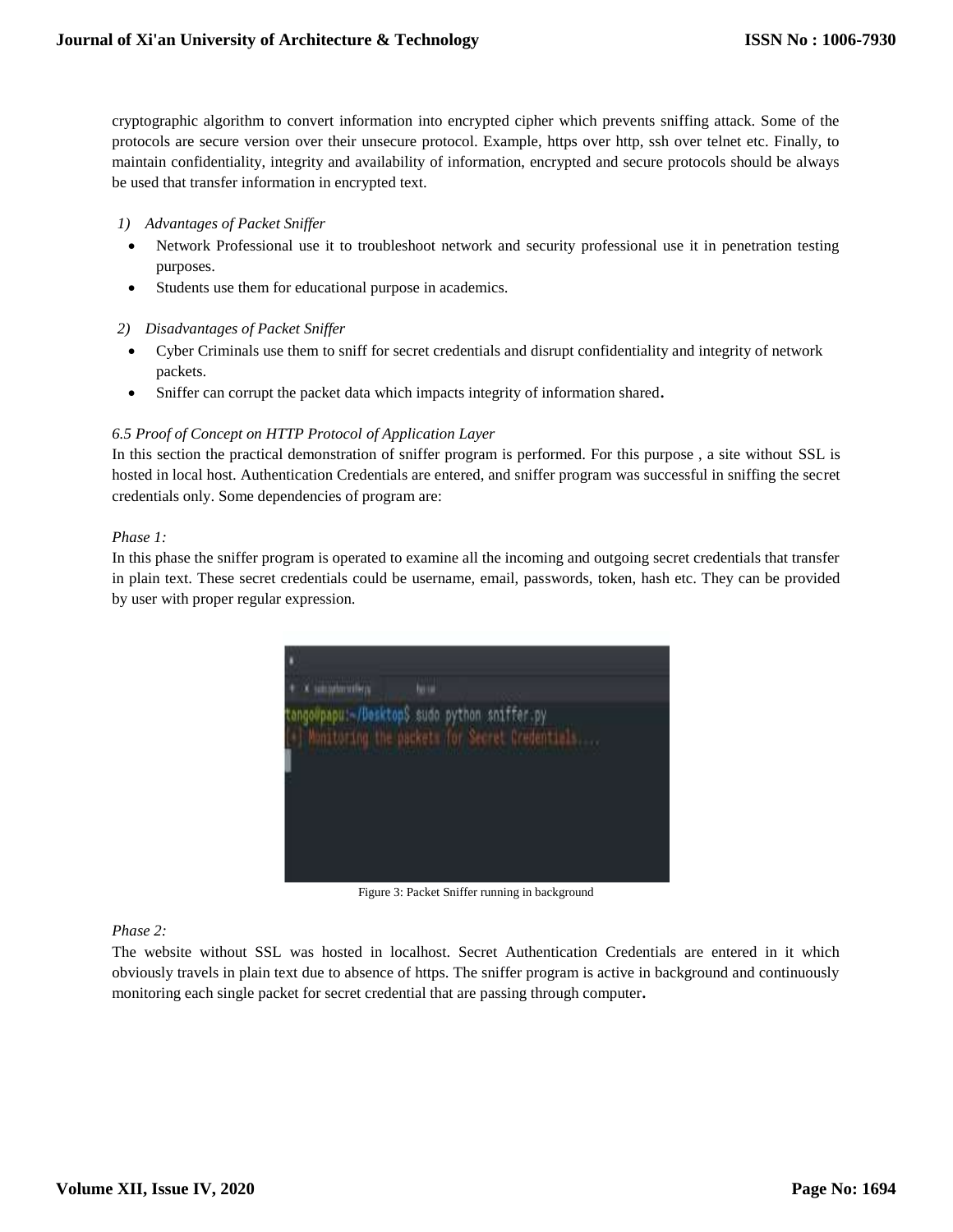

Figure 4**:** Entering credentials in http website (hosted in localhost)

*Phase 3:* 

In this phase, the performance and working of sniffer program is demonstrated. Since the secret credentials are entered into the website each single packet was monitored by program. As, soon as the program discovers the username and password travelling in plain text, it rejects the result with the time of capture and other useful information**.** The program captures other credentials like cookie, session id with regex match provided.



Figure 5: Capture of secret credentials by python script

# *6.6 Prevention against Packet Sniffing*

Packet Sniffing is serious issue and encryption stand with us in this regard. Prevention mechanisms are:

- All the secret and confidential information should only be transferred via secure channel. Using HTTPS, the encrypted HTTP standard, stops packet sniffers from accessing the data on the domains we use.
- Another efficient means of defending from packet sniffers is to tunnel access via VPN virtual private network. A VPN encrypts the communication between your device and the destination.

# *6.7 Ethical Guidelines*

All the ethical guidelines and law of the London metropolitan university is strictly followed during the investigation of this paper. The research papers are consulted from all the legitimate sources authored by famous and intellectual personalities. During the proof of concept, the packet sniffing was carried on my personal network within my devices. Further assure that no-one was made victim during the POC Phase. This report will be release with General Public License means anyone in the future can use this research paper for their investigation.